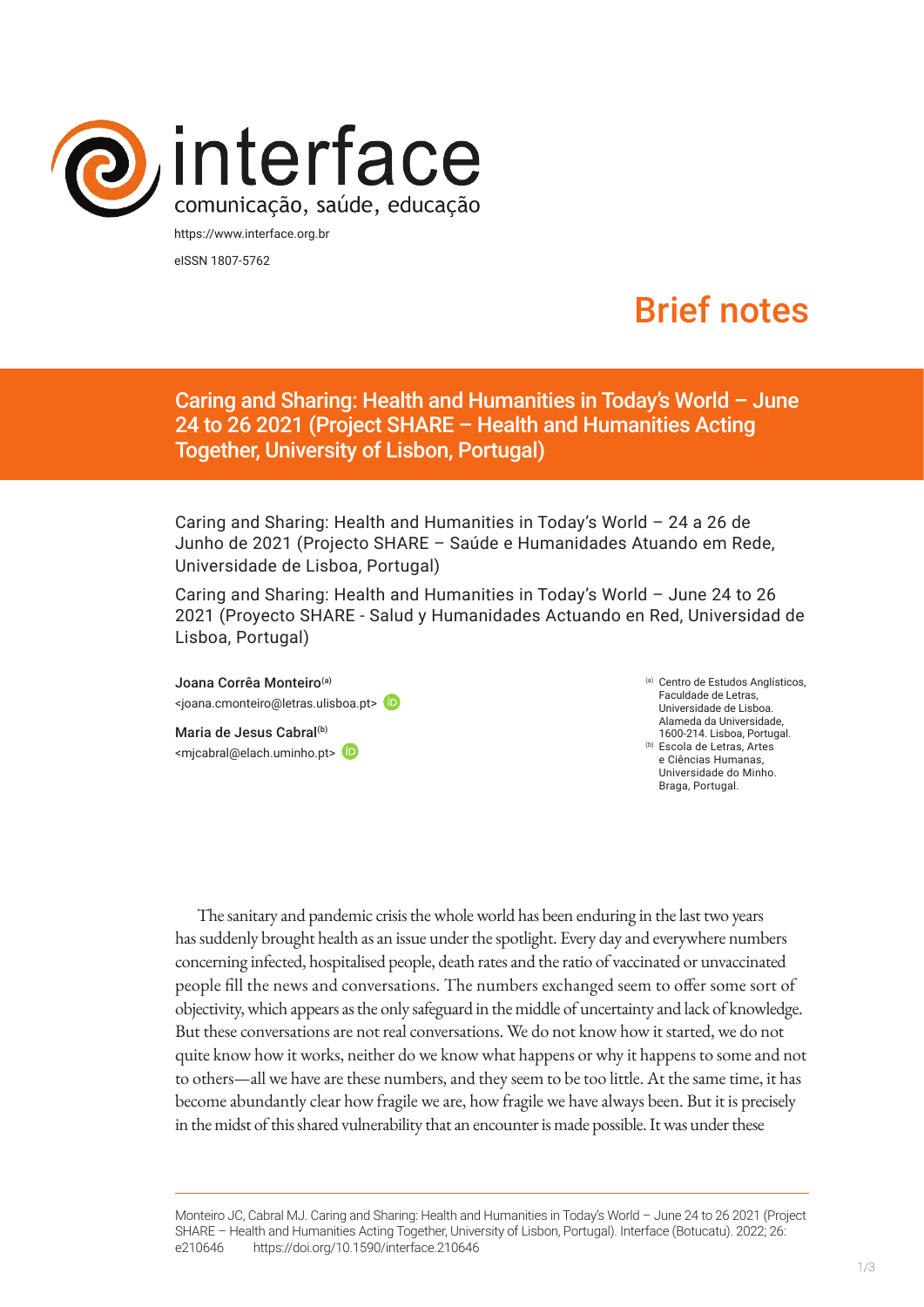unprecedented and demanding conditions that Project SHARE's<sup>(c)</sup> team put together the international conference entitled Caring and Sharing: Health and Humanities in Today's World, in June 2021. Even if its original motivation was not the covid-19 pandemic, it soon became clear that that circumstance had occasioned a global urgency that demanded being newly addressed: we had to re-think, re-write and re-live the caring and the sharing in the encounter between health and the humanities, and thus took the opportunity of doing so by placing all these issues at the centre of a polyphonic dialogue.

 $\bullet$ 

Over the last few decades, Medical Humanities (MH) have shown how humanistic and aesthetic tools can inform an approach to health and illness that places the clinical relation at the centre of a multi- and interdisciplinary approach to healthcare. Following recent developments in MH, Project SHARE – Health and Humanities Acting Together – has been actively involved in this emergent area in terms of research, education / training and fieldwork, thus contributing to a narrative transformation of health and health care<sup>1</sup>. Therefore, at the end of an intensive three-year project with inter/national work and diversified activities, Project SHARE's team organised this international conference under the theme "Caring and Sharing: Health and Humanities in Today's World". Due to the pandemic crisis, the conference took place online. Even with the distance restrictions and with the challenge of interacting with multiple time zones, the meeting proved to be a timely platform for sharing the outcomes of such involvement with an extended audience and for debating issues such as the limits and the potentialities of narrative within health care, the boundaries of MH and Narrative Medicine (NM), as well as the impact of using humanistic tools and methods in health care settings and educational contexts.

Given the general increase of MH around the world, as well as the crucial challenges this development poses and the academic opportunities it creates, this international conference responded to the need of having an adequate venue for different research groups, academics and projects from around the world to promote exchange of knowledge and to share research outputs and experiences. It also created opportunities for networking and fostering future research collaborations. The conference brought together researchers coming from multidisciplinary, mutually fertilising domains, such as literature and the arts, philosophy, sociology, psychology, anthropology, pharmacy, medicine, nursing, physiotherapy, and bioethics, with open access to the general public, and also with contributions from doctors and other healthcare professionals, academics, researchers and students from the areas of health and of the humanities.

Besides the presence of leading scholars in the fields of MH and NM, such as Rita Charon, Brian Hurwitz and Katherine Hall, there were plenary lectures given by the Irish writer Lucy Caldwell and by Manuel Silvério Marques, a member of the University of Lisbon Project in Medical Humanities. In addition to the plenary sessions, the program included panels and parallel sessions where papers from multiple disciplinary fields were presented and discussed.

Among the panel themes were dance and its relevance to healthcare, the forms, functions, risks and effects of writing in the pandemic crisis, patient-centred care in physiotherapy, the narratives of numbers and how they shape our understanding of illness, the introduction of MH in the education of doctors, nurses and pharmacists, narrative in diabetes research and education, and the limits of illness representations. The parallel sessions of individual papers had as thematic axes the rethinking of narrative/ity

(c) Projecto SHARE is funded by national funds through FCT – *Fundação para a Ciência e Tecnologia*, ENEI - *Estratégia Nacional de Especialização Inteligente* 2020 and EREI - *Estratégia Regional de Especialização Inteligente* 2020 (Portugal)